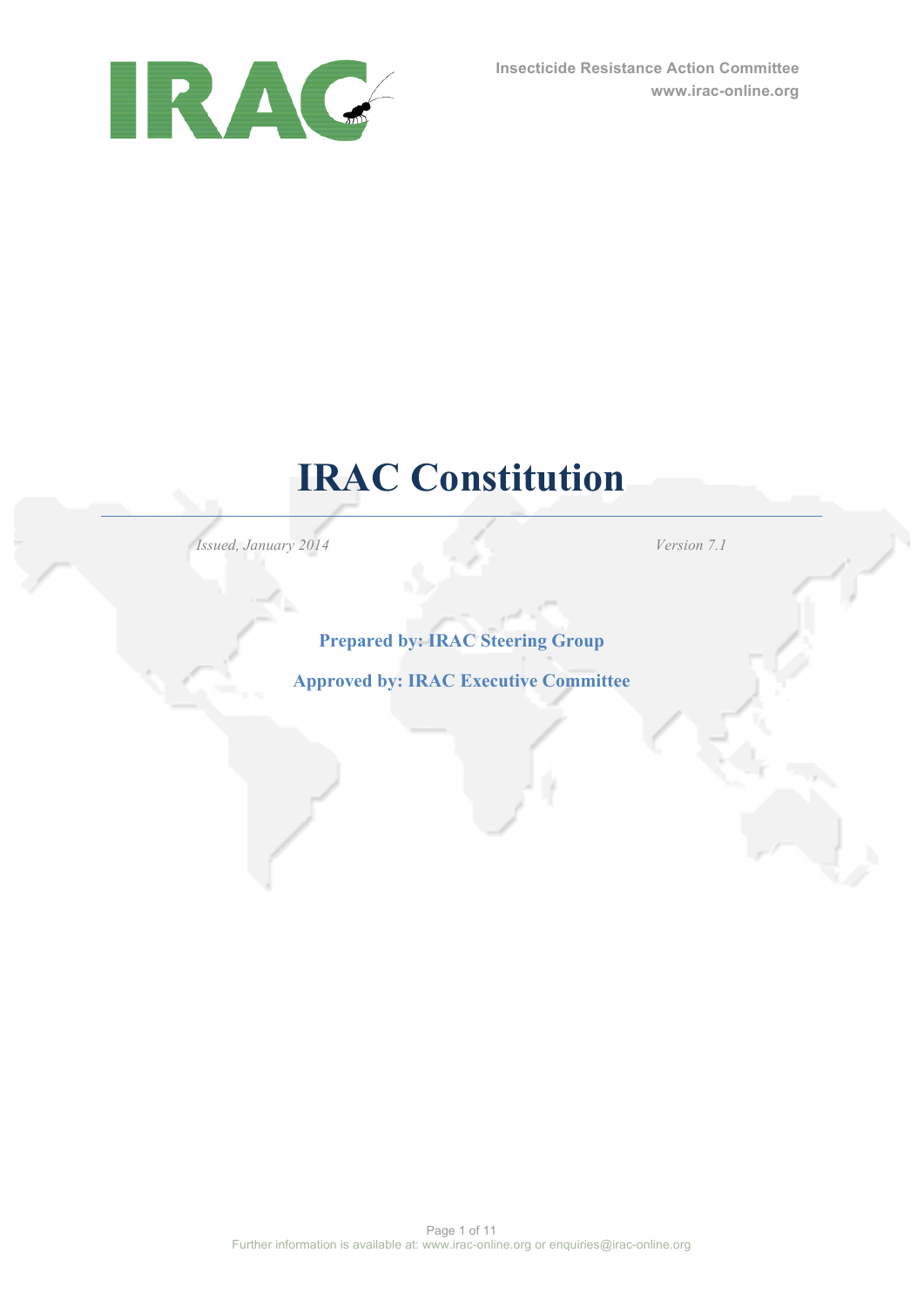# **Contents**

1. Introduction

Remit of Insecticide Resistance Action Committee (IRAC) Composition of the Committees Membership Working Group Conditions of Membership The Objectives of the Constitution

- 2. The IRAC Code of Conduct The Objective of the Code The Principles of the Code Breaches of the Code
- 3. Antitrust Guidelines Guideline Introduction
	- Don't
	- $Do's$
- 4. Guidelines for Running an IRAC Committee Organisation and Structure Voting and Decision Making Duties and Responsibilities
	- Chairperson
	- Vice-Chair
	- Treasurer
	- **Secretary**
	- Communication and Education Team/Focal Point
	- Team/Focal Point Leaders

Conference Calls and Meetings Collaborations and Sponsorships Financial Contributions

- 5. Decision Making and Disputes
- 6. Definitions of Terms

Appendix I: IRAC Structure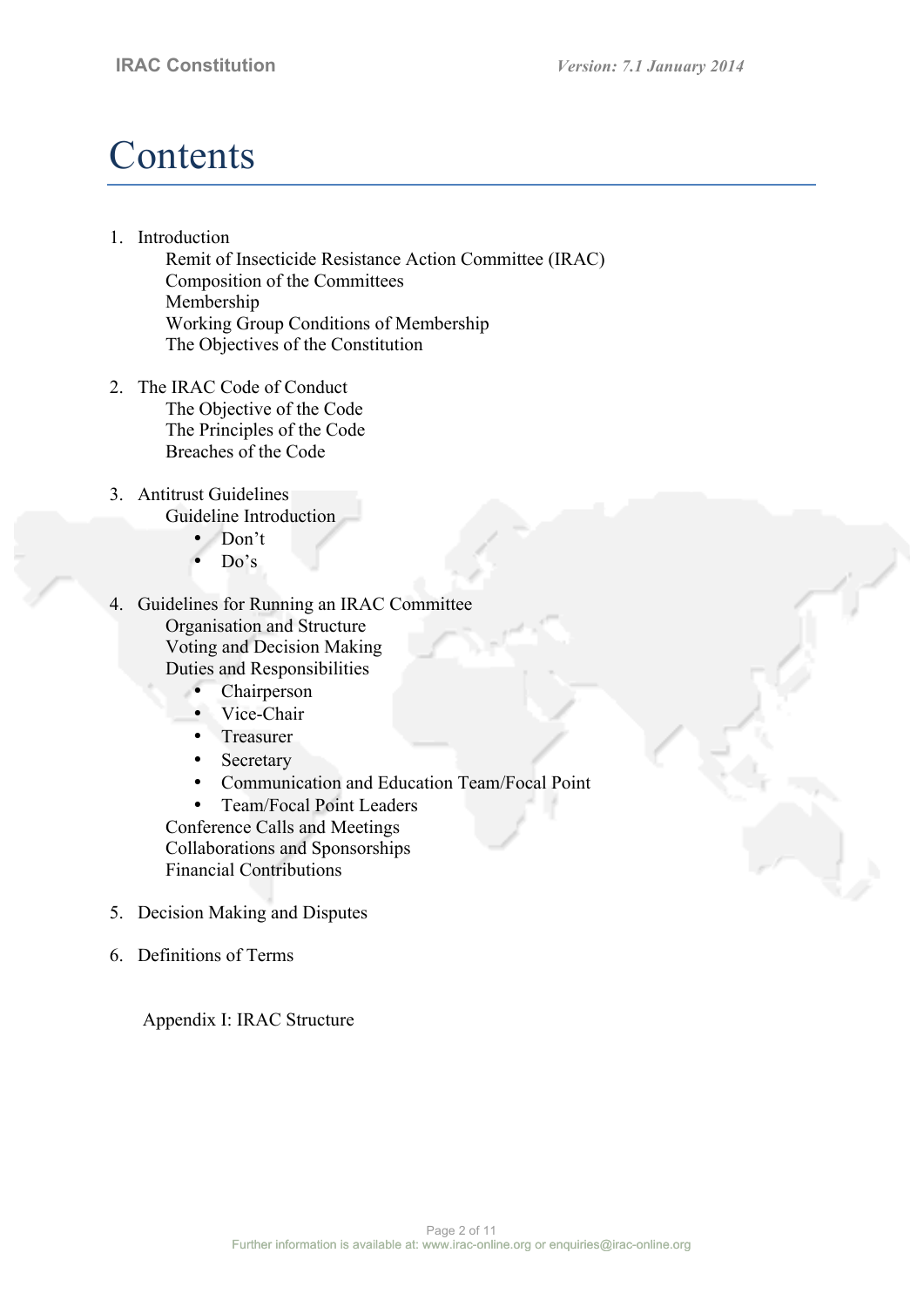# **1. Introduction**

## **Remit of Insecticide Resistance Action Committee (IRAC)**

IRAC Committees and Working Groups are dedicated to prolonging the effectiveness of insecticides and acaricides by countering the development of resistance. The management of resistance is an essential part of product stewardship.

The Committees operate at two levels:

- Global (IRAC Executive and IRAC International Working Groups)
- Regional/Country (IRAC Country Groups).

The IRAC Executive and related working groups operate within CropLife International and report to the CropLife International Stewardship Committee.

The IRAC Regional or Country Groups maintain an information exchange with the IRAC Executive Committee and operate within CropLife regional or country associations or will transition into operating in such a set-up.

The IRAC Executive and related Working Groups act as a Specialist Technical Group of CropLife International.

The following text relates mainly to the IRAC Executive and the related Working Groups. IRAC groups at regional and country level are encouraged to use a similar set-up in terms of constitution, policies and most importantly the anti-trust guidelines.

#### **Composition of the Committees**

The committee members of the IRAC Executive and related Working Groups represent companies, which are generally members of CropLife International. If they represent companies, which are not members of CropLife International, they are still able to participate in IRAC committees (gaining the status of associated committee members under CropLife International). Their participation in the IRAC Executive or Working Groups needs to be confirmed by the relevant CropLife International Committee (Stewardship Steering Committee).

#### **Membership**

The Committees comprises of senior technical people from the R & D functions of agrochemical manufacturers except that the Committee may appoint a member from another function providing that person is suitably technically qualified. Representatives must be experienced and influential in company insecticide resistance management matters.

The Committee may appoint external contractors to serve in an administrative capacity only, for example as Committee Secretary, Coordinator or Treasurer, as agreed by Committee members.

Organizations involved only in the distribution of a product (i.e. not prime manufacturers) may be invited to join IRAC Working Groups providing they make a commitment to actively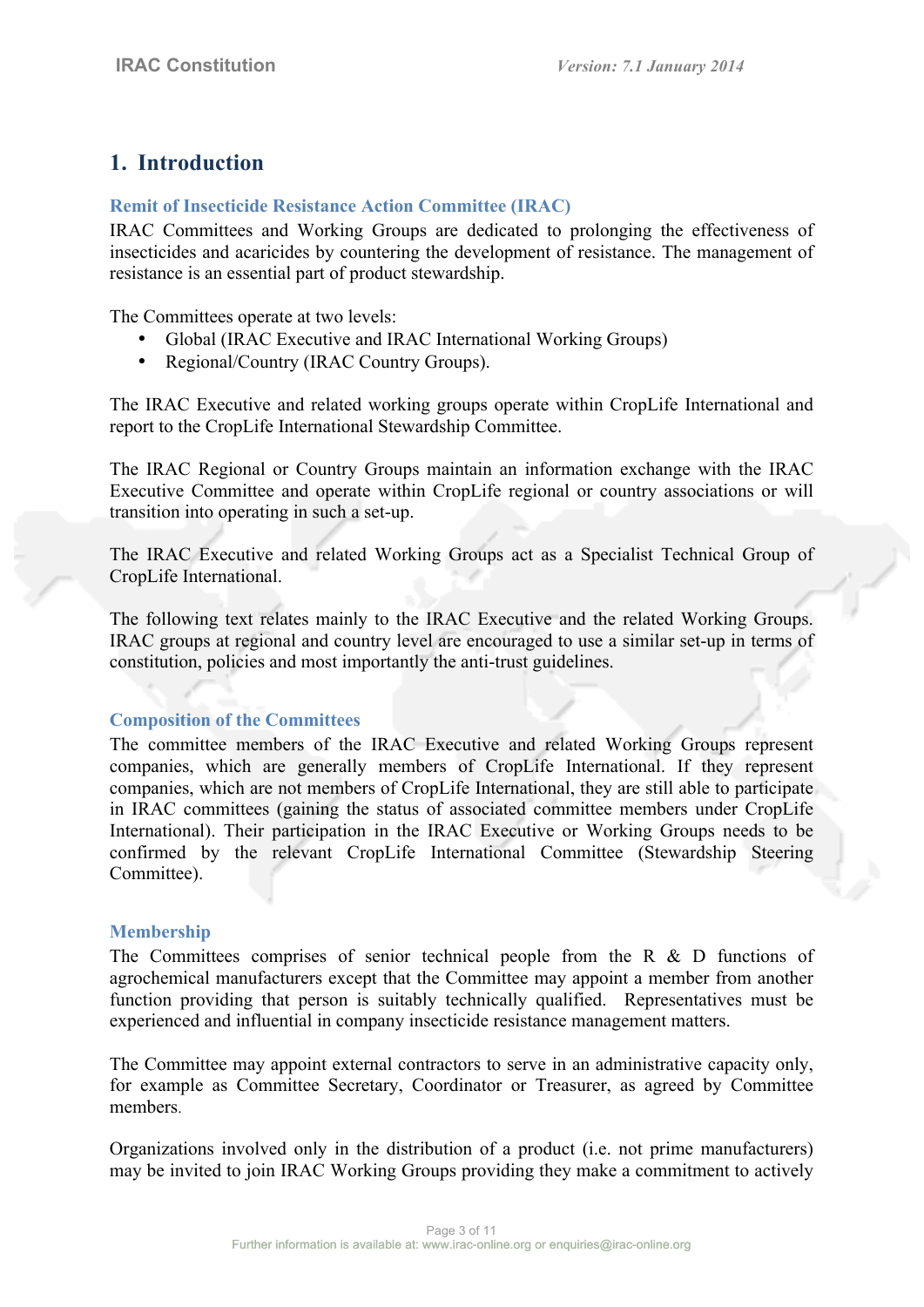participate in the work of the Group e.g. by provision of resistance monitoring data. Otherwise they can be invited to special meetings of the Working Groups as appropriate.

The contact person from each company is a senior scientist with the technical expertise and authority to represent his/her company. Collectively, these contact persons foster technical collaboration. Representatives of company marketing functions may be members of Working Groups providing their inclusion aids Working Group decision making. All members are made aware of and must work in compliance with anti-trust regulations.

Members of each Working Group establish an atmosphere of mutual trust, pool all relevant information for their Group in compliance with anti-trust regulations, define the scope of the problem(s) and assess the risks.

Member Companies wishing to withdraw from IRAC are requested to provide at least 3 months notice as this may significantly impact available budget and resources for planned or ongoing projects.

## **Working Group Conditions of Membership**

**Any manufacturer of an appropriate molecule, including generic manufacturers**, **are eligible to join a Working Group providing they meet the conditions of membership:**

- The member company, through their representative(s) must be able to make an active contribution to the technical discussions held within the Group. The representative member must either have the necessary technical ability or be present to support the technical decision making process of a suitably qualified technical person from that company who is a member of the Working Group.
- The term 'active contribution' means that the company will contribute data and active constructive discussion that will lead to formulation of resistance management strategies and subsequent Guidelines for the Group.
- The term 'data' is understood to include, but not necessarily be limited to, provision of baseline sensitivity data, sensitivity monitoring data, mode of action data, crossresistance information. Such data may be generated in-house or under contract.
- Should any member company consistently fail to make an active contribution and gives no undertaking to provide such a contribution, they shall be liable for exclusion from the Group. The Working Group Chairperson shall make a recommendation for exclusion to the Committee and the Committee shall decide on the appropriate action to be implemented by the Chairman with the authority of the Committee.
- The Working Group may appoint ad-hoc members. The Working Group must agree a positive need for the appointment of ad hoc members and may specify the terms of such membership prior to the appointment of such members. Ad hoc members have no voting rights.
- Should a member or members from a company be unable to attend a Working Group meeting they may request that a temporary replacement person shall attend that meeting in their place. Such requests must be made to the Leader of the Working Group, who will, at his/her discretion, refer the matter to the other Working Group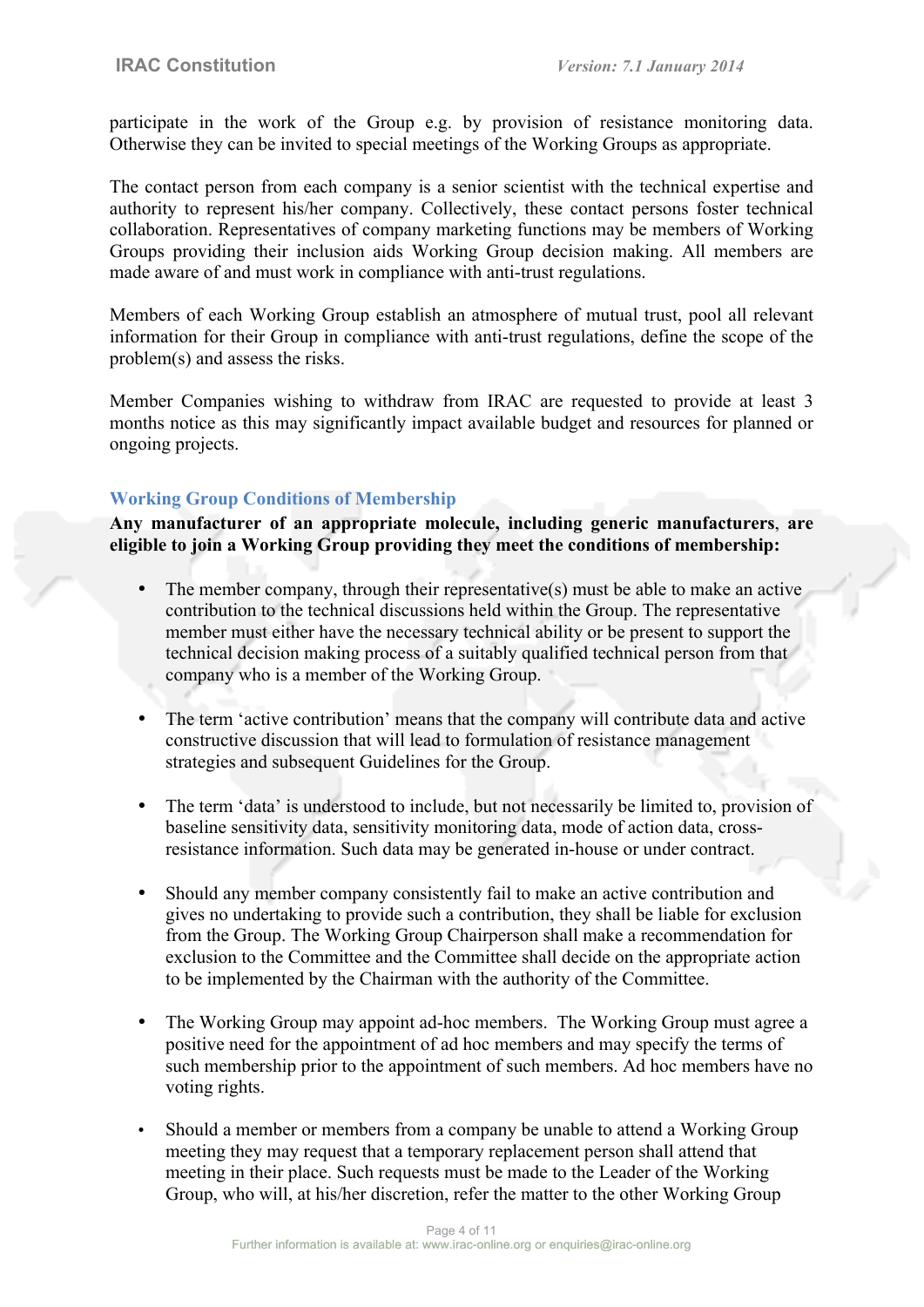members. After considering responses, the Working Group Leader will communicate the decision.

All IRAC members, external experts and consultants agree to voluntary self-compliance with the IRAC Constitution including the IRAC Code of Conduct and the IRAC Antitrust Guidelines. In the case of disputes, IRAC members agree to abide by the decisions of their Committee according to the rules and principles laid out in the constitution.

#### **The Objectives of the Constitution**

The IRAC Constitution provides guidance and recommendations on how an IRAC Committee should be set up and run. It details the Code of Conduct and Antitrust Guidelines that IRAC Committees should follow. Additional information is included in the Appendix such as the IRAC Structure and Interactions (Appendix I).

# **2. IRAC Code of Conduct**

## **The Objectives of the Code**

The Code is designed as a point of reference to establish standards of Conduct when IRAC Committees or individual IRAC Members are representing IRAC. This, along with the IRAC Antitrust Guidelines, forms the basis by which all IRAC Committees should operate.

The Code is also intended to reassure individuals and groups that interact with IRAC that the sole objective of the Committees is to counter the development of insecticide or acaricide resistance through joint technical strategies.

#### **The Principles of the Code**

- 1. Committees using the IRAC name and logo do so on the condition that they follow the IRAC Code of Conduct.
- 2. Committee meetings, discussions, minutes, recommendations and publications etc should relate solely to Committee administration and insecticide resistance matters. Companies and their representatives are free to follow their own commercial strategies against the background of recommendations given and accepted by IRAC; however it is important to maintain the integrity of the IRAC brand.
- 3. IRAC considers that the use of resistance statements in advertising and promotional literature is an important issue. Misuse of resistance data or information can harm industry's long-term interests. IRAC urge all manufacturers and distributors to adopt and adhere to the points below:
	- Resistance management is an essential part of product stewardship, sustainable agriculture and improved public health and should always be considered in any pest control situation.
	- Resistance statements must be scientifically and technically sound and verifiable.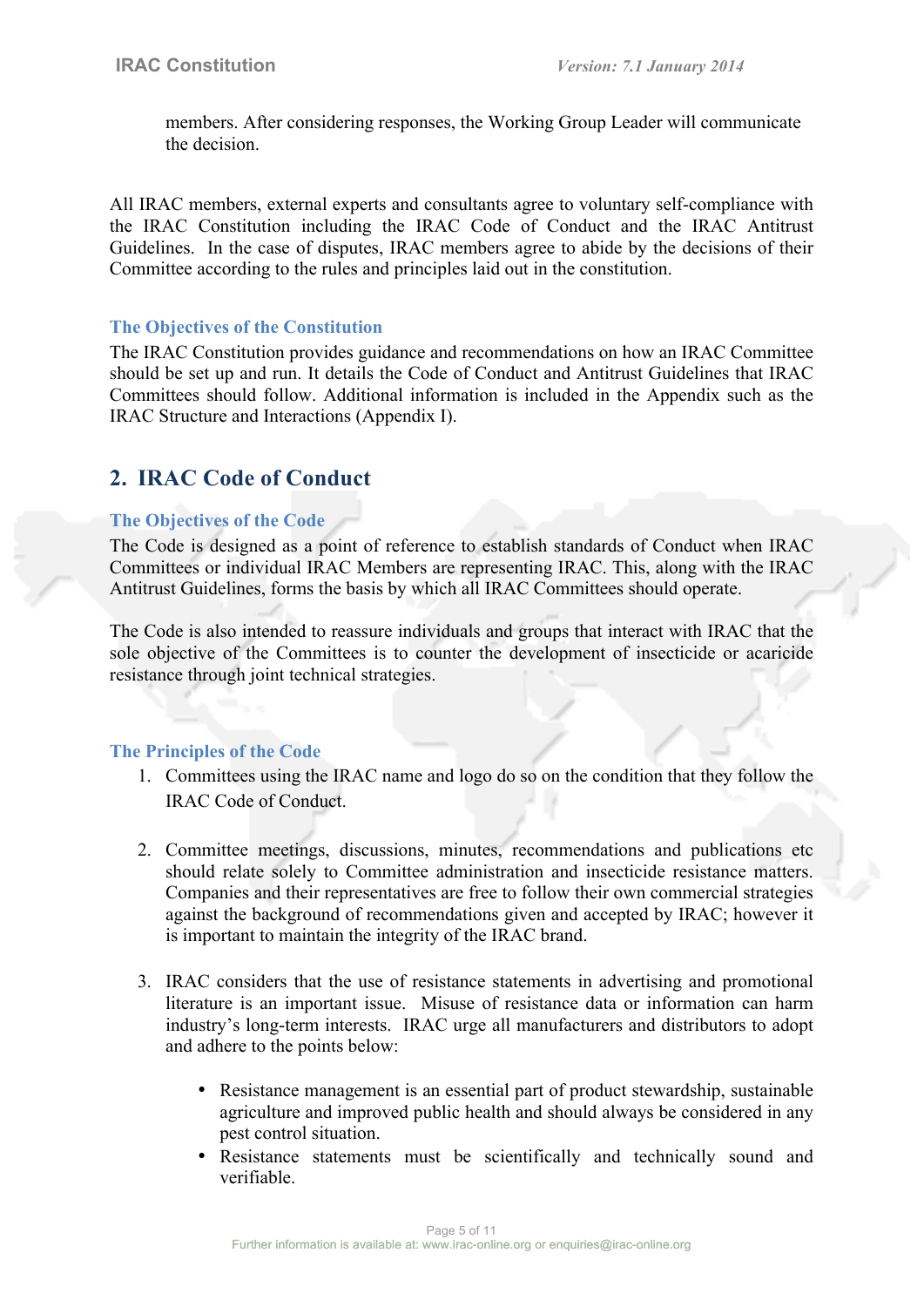- There should be no misuse of research results or quotations from technical scientific or IRAC literature to discredit competitor products or promote proprietary products.
- IRAC member companies must have an opportunity to review or comment on the use of IRAC generated material in company literature.
- False, misleading or technically irrelevant comparisons with competitor products should not be made.
- Any recommendation must be in line with agreed basic IRAC resistance management concepts
- 4. IRAC external communications should always include the IRAC name and preferably the IRAC branding rather than the individual's personal, company or group affiliation.
- 5. IRAC external emails should ideally conclude with a "footer" making it clear that the correspondence is from IRAC and include the position, Committee or Team represented.
- 6. When providing contact address details for IRAC external communications, ideally they should be given as "IRAC followed by Committee/Team Position and Care Of…." followed by the individual's personal, group or company address and telephone etc.
- 7. IRAC Committees, or an agreed representative group of members, should have the opportunity to view and comment on all IRAC external communications apart from those pertaining to routine administrative matters.
- 8. IRAC presentations, publications and posters etc should all include the IRAC branding and where possible exclude personal, group or company affiliations unless this is required e.g. journal publications or conference presentations.
- 9. IRAC presentations, publications and posters etc should be circulated in good time (ideally at least 7-14 days) to the appropriate "local" Committee to provide the opportunity for comment, prior to circulation or use in external forums. (N.B. "local" refers to the relevant country or regional team or in the case of the International Working Groups the "local" committee is the IRAC Executive.)

#### **Breaches of the Code**

The IRAC Code of Conduct, is part of the IRAC Constitution, and as such is accepted by IRAC members and IRAC Member Companies when joining IRAC.

Any members committing minor infringements of the Code should be advised informally to avoid future incidents.

Serious or continual infringements should be formally raised with the local Committee so that the member and company concerned can be formally advised and appropriate action taken as outlined under Point 5.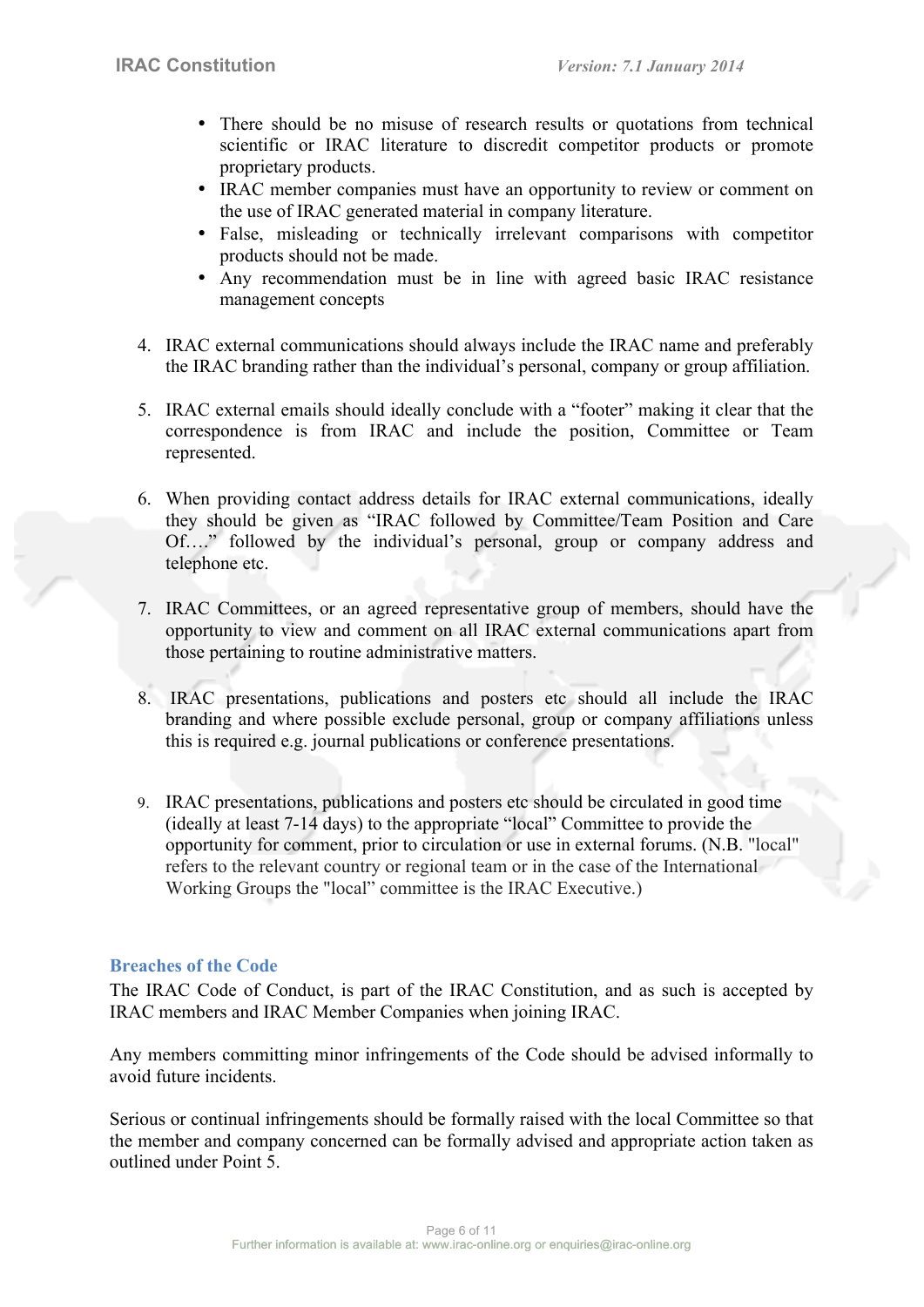# **3. Antitrust Guidelines**

#### **Guideline Introduction**

IRAC Committees and IRAC Members should be aware that while some activities among competitors are both legal and beneficial to the industry, group activities of competitors are inherently suspect under the antitrust laws. Agreements or combinations between or among competitors need not be formal to raise questions under antitrust laws, but may include any kind of understanding, formal or informal, secretive or public, under which each of the participants can reasonably expect that another will follow a particular course of action.

All IRAC Members have a responsibility to see that topics, which may give an appearance of an agreement that would violate the antitrust laws, are not discussed during meetings, conference calls or in any other forum. It is the responsibility of each member in the first instance to avoid raising improper subjects for discussion and the purpose of the Antitrust Guidelines is to assure that participants are aware of this obligation.

The Do's and Don'ts presented below highlight only the most basic antitrust principles. Each participant should be thoroughly familiar with his/her responsibilities under the antitrust laws and should consult counsel in all cases involving specific situations, interpretations or advice.

#### **DON'T**

Do not, in fact or appearance, in meetings or other forum, formally, informally or even in jest, discuss or exchange information regarding:

- 1. Individual company prices, price changes, price differentials, mark-ups, discounts, allowances, credit terms, etc., or data that bear on price, e.g. costs, production, capacity, inventories, sales, etc.
- 2. Industry pricing policies, price levels and price changes, differentials, etc.
- 3. Changes in industry production, capacity or inventories.
- 4. Bids on contracts for particular products; procedures for responding to bid invitations.
- 5. Plans of individual companies concerning the design, production, distribution or marketing of particular products, including proposed territories or customers.
- 6. Matters relating to actual or potential individual customers or suppliers that might have the effect of excluding them from any market or of influencing the business conduct of firms toward such suppliers or customers.

#### **DO**

- 1. Have an agenda and adhere to prepared agendas for all meetings.
- 2. Get minutes taken and object if they do not accurately reflect the discussion and actions taken.
- 3. Consult with legal counsel on all antitrust questions relating to meetings.
- 4. Protest against any discussions or meeting activities that appear to violate the antitrust laws and leave any meeting in which they continue.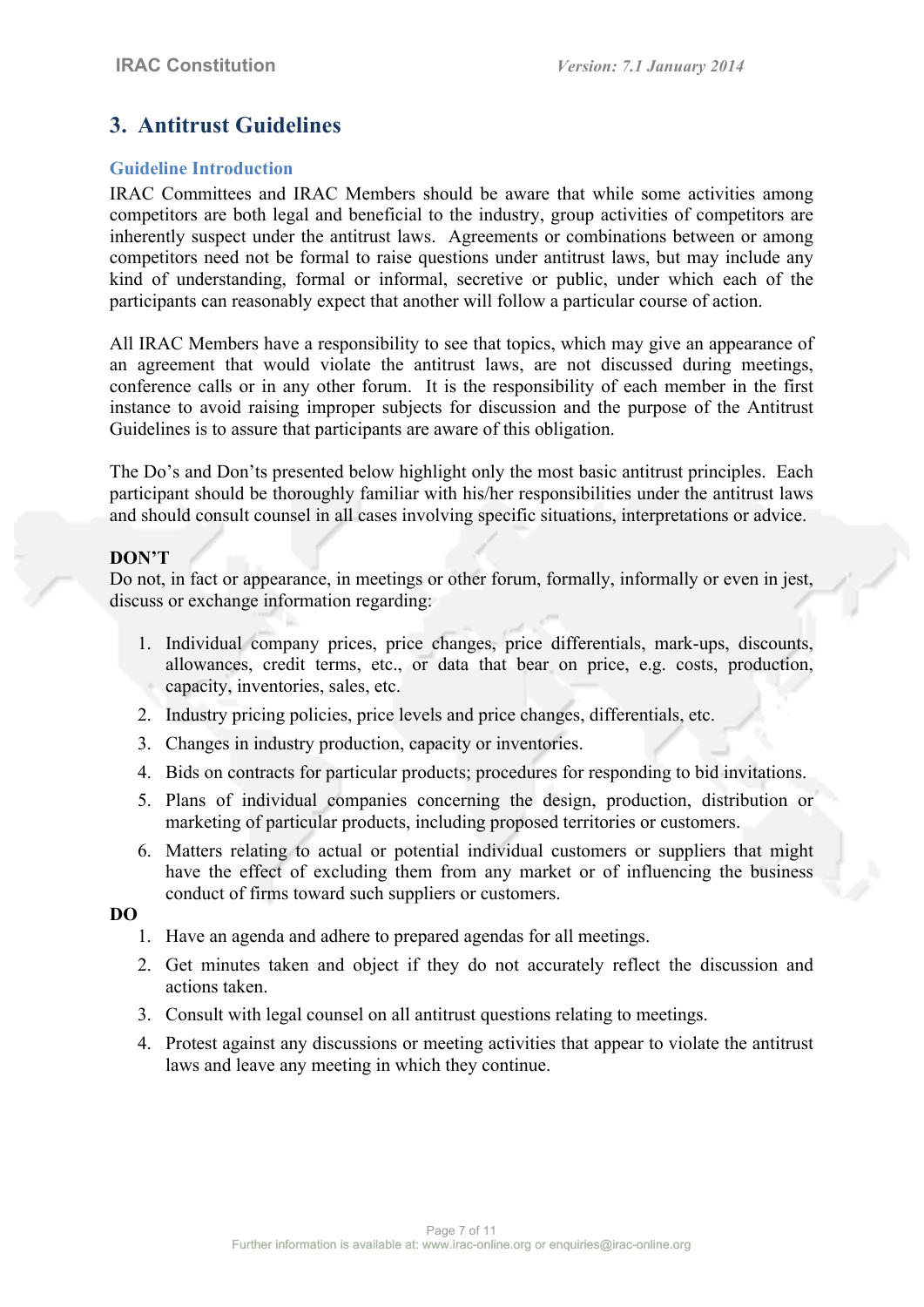# **4. Guidelines for Running an IRAC Committee**

## **Organization and Structure**

The organization of an IRAC Committee is agreed within the Committee but typically Elected Officers include a Chair Person, Vice Chair(s), Secretary and Treasurer although some of these positions can be combined or divided between elected officers.

Officers are normally proposed and appointed following the voting procedures given below and elected to their positions for an agreed period. If one of the elected officers is unable to fulfill his duties for the full period, a new officer can be elected to complete the term. It is important to promote a system of succession planning to maintain continuity within the Committee.

If the Committee is sufficiently large it can be beneficial for the Elected Officers and other members to work together as a Management Team and in some cases it may be beneficial to bring in a facilitator or coordinator to assist in the organization and running of the Committee.

It is recommended that Committees form a Communication and Education Team, and interact closely with other Committees, as this is a key role for IRAC. The Team is normally made up of members but can include specialist consultants.

Depending on the objectives of the Committee a number of Team and/or Focal Point Leaders are normally identified to work on specific Functional, Expert or Resistance Management topics. These are typically non-elected voluntary positions taken up by members of the Committee with knowledge or interest in these areas. Teams are open to all members but can also include approved external experts.

## **Voting and Decision Making**

The Committee should establish the decision-making process and principles of voting at the outset. It is recommended that the principle of one company/one vote be followed. In situations where one company has more than one representative, only one vote for their company would be permitted. External experts and consultants typically have no voting privileges.

To be valid, decisions by the Committee must be passed by an agreed proportionate majority vote of the whole committee. It is proposed that for a decision to be approved there should be at least a two-thirds vote of the whole Committee in favor of the decision. Votes may be cast during open meetings, teleconferences or by mail, and carried out secretly in person, confidentially in writing or electronically. When using standard or electronic mail, confirmation must be received to ensure that there were no problems in the transfer. Members should be given at least 14 days notices of decisions requiring a vote to ensure they or their representative has the opportunity to cast a vote.

#### **Duties and Responsibilities**

Committees in conjunction with CropLife must agree how funds and related bank accounts are managed. Typically the relevant CropLife association will be responsible for managing funds and act as signatory for the account. Approval for release of funds must come from the agreed appointed person(s) within the Committee, normally the Chairperson and/or the Treasurer.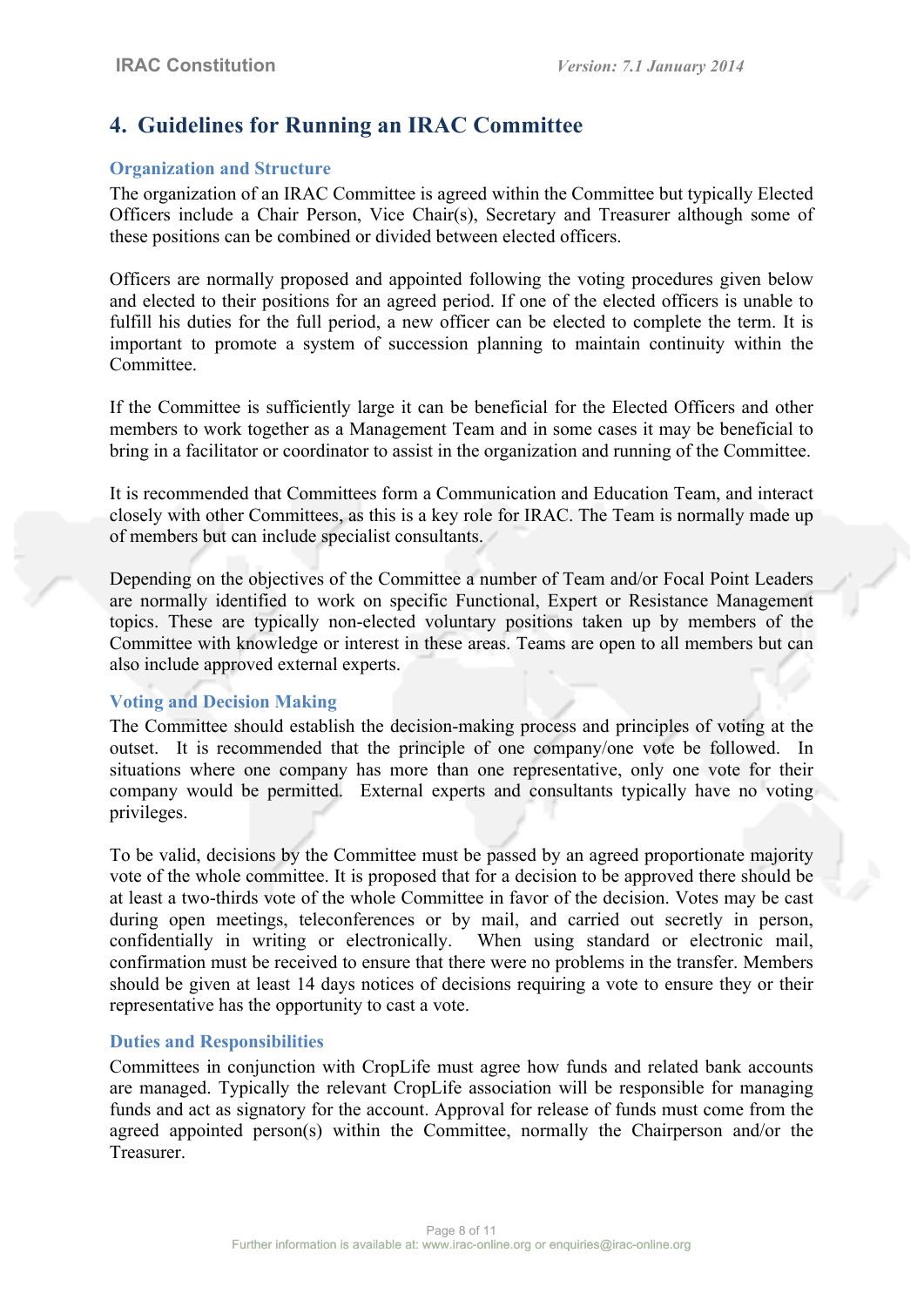The Committee decides the duties and responsibilities of the elected and non-elected positions but generally these include some of the following:

#### **Chairperson**

- Provide leadership and direction to the Committee
- Schedule and chair Executive/Committee meetings and conference calls
- Ensure the Committee is working within the constitution including the IRAC Code of Conduct and the Antitrust Guidelines
- Develop, maintain and check progress of short and long-term goals

## **Vice-chair(s)**

- Support the Chairperson in the overall running of the Committee
- Assume the Chairperson activities and responsibilities if the Chairperson is absent

## **Treasurer**

- Monitor income and expenditure in cooperation with CropLife
- Draft and submit an IRAC annual operational plan to CropLife

## **Secretary**

- Minute Committee meetings and track agreed actions
- Maintain electronic records and files for the Committee
- Ensure documentation e.g. Constitution, Project Agreements, Contracts etc. are current

# **Communication and Education Team/Focal Point**

- Maintain an IRAC/Resistance Management Communications Plan
- Prepare and coordinate communication/education material in conjunction with the various Committees and Working Groups
- Fulfill an educational role through workshops and/or the use of educational material
- Publish updates on Resistance Management developments and the IRAC newsletter, eConnection
- Maintain and update the IRAC website

## **Team/Focal Points Leaders**

- Focus on expert or resistance related areas
- Establish Working Groups with leaders for specific issues as required
- Maintain current approved Project Agreements for ongoing work as appropriate
- Provide updates and report progress to the Committee and at meetings/symposia

## **Conference Calls and Meetings**

Regular and frequent communication throughout the year between individual IRAC Members, Teams and the whole Committee is essential for the smooth and efficient running of the Committees. Where Sub-Teams and Working Groups have been set up they should appoint leaders and hold meetings and teleconferences as required and report to the main **Committee** 

## **Collaborations and Sponsorships**

IRAC Committees are empowered to develop collaborations, which may or may not include sponsorship of work or projects. Contracts for co-operations are established through CropLife who also receives the invoices and makes payments for the projects.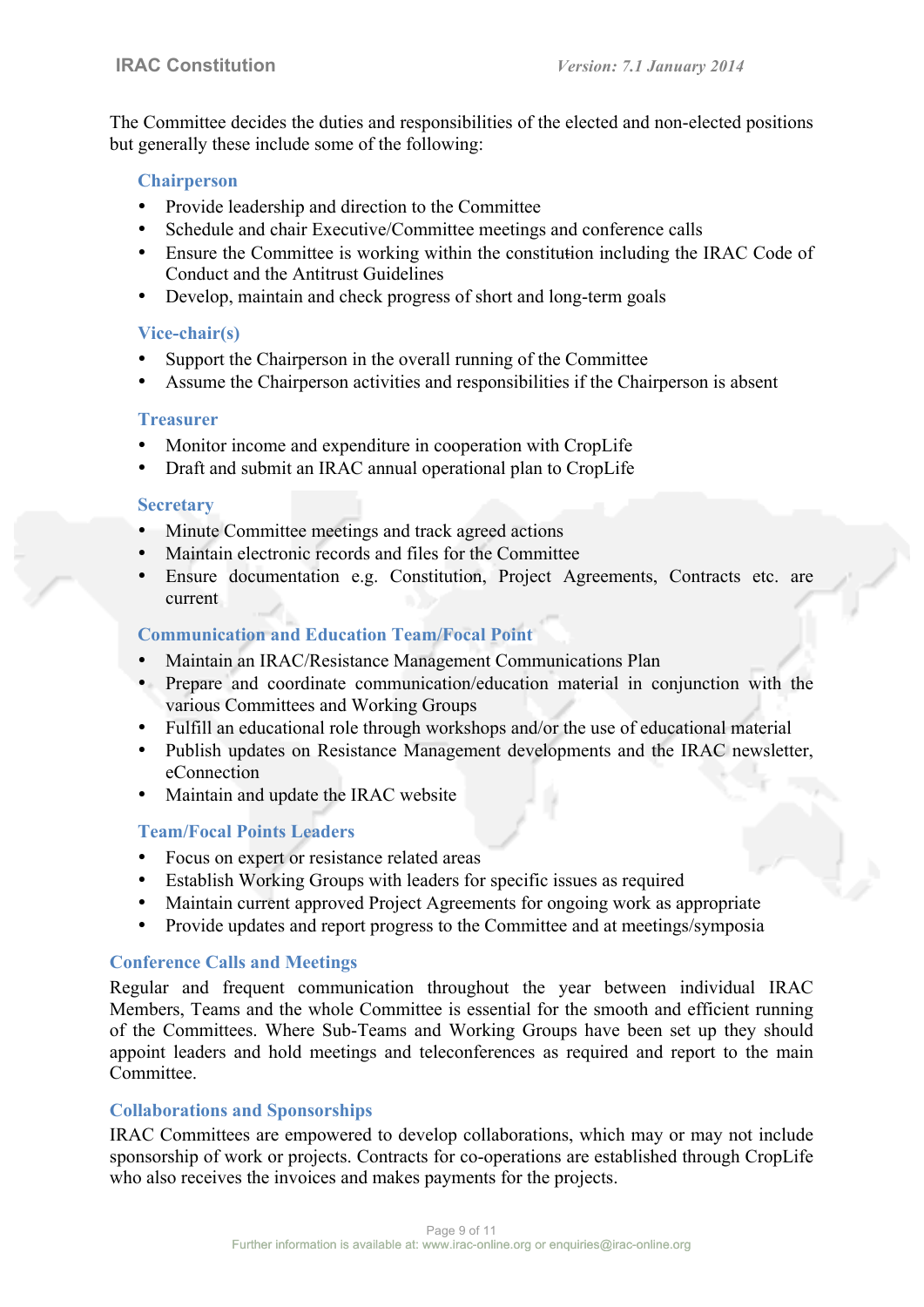#### **Financial Contributions**

The Committee's activities are financed by company contributions whereby all participating companies pay an equal share, with the option of additional funding for specific projects made by those companies directly involved. Financing can be in the form of a single annual fee or by contributions at set times as agreed by the Committees.

# **5. Decision Making and Disputes**

Any decisions that would potentially impact a Committee's Constitution, the financial basis of the Committee's funding or expenditure, should be presented to the Committee and if required, a vote taken as detailed in the Committee's Constitution. Similarly in the cases of disputes, continual infringements of the IRAC Code of Conduct or non-payment of agreed financial contributions, any proposed course of action should be made to the Committee and voted on according to that Committee's Constitution.

# **6. Definitions of Terms**

**CropLife** is a global federation representing the plant science industry. It supports a network of regional and national associations and their member companies.

**IRAC Committees** relate to any group using the IRAC brand and by definition are following the IRAC Constitution

**IRAC Teams and Working Groups** are subgroups, established with an agreed leader to deal with specific areas or issues, which report to the IRAC Committee.